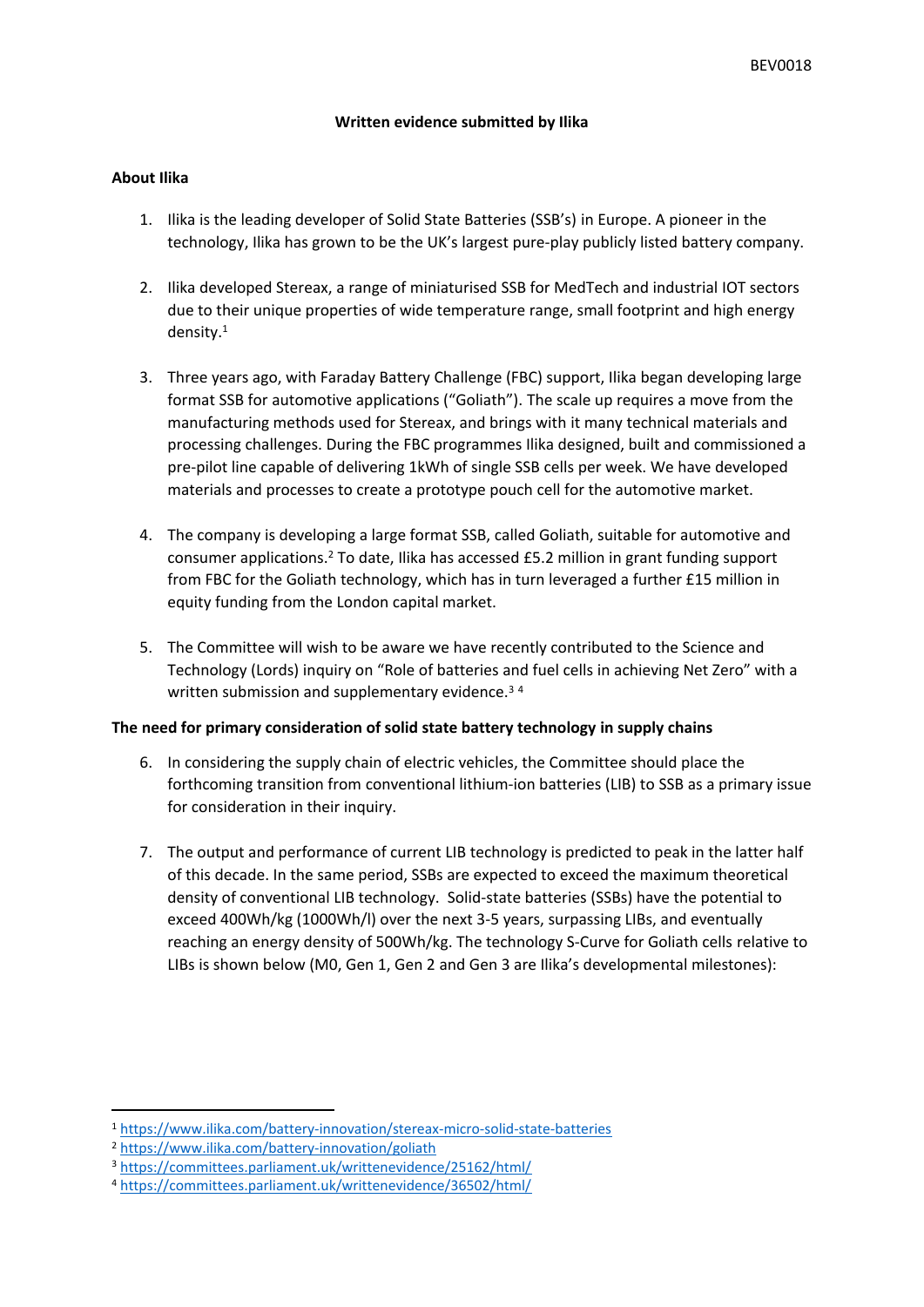

8. Specifically, we would encourage examination of the role for Government in providing stable, dedicated research funding for the development of SSB, if the UK is to benefit from the domestic manufacture and associated high-value supply chain in the next decade and beyond.

*Question: How well is Government policy aligned with high-level commitment for growth of battery electric vehicles to support its net zero ambition?*

*Question: Are the UK supply chain opportunities around supply of batteries and power electronics, machines and drive supply chain clear?*

*Question: What natural advantages in terms of access to raw materials, renewable energy supply, technological readiness, IP or other competitive advantage does the UK have to encourage development of battery manufacture in the UK?*

- 9. SSBs in development promise a leap forward with improved safety, higher energy density, faster charging times, and longer life. The technology represents a critical piece of a nascent industry and a huge economic opportunity for the UK, not just in assembling SSB in the UK, but in developing the supply chain for manufacture. Over two-thirds of the value of the end product will be in the materials, processes and equipment required – these should be developed in the UK.<sup>5</sup>
- 10. Gigafactories assemble conventional LIB materials that are manufactured in extremely high volumes in East Asia. In contrast, the opportunity with SSB in the UK is to develop and own the intellectual property, process the raw materials and develop the supporting supply chain, generating exports and creating high value jobs in the UK.
- 11. Conventional LIB technology was invented in the UK (Oxford) but was exploited and commercialised outside of the UK – a missed opportunity. The race to manufacture LIB technology is largely over. LIB development continues both in and out of the UK, but the technology is fast reaching its limitations. Instead, the opportunity is in developing next generation battery technologies, and the new, high-value materials that will be used in these batteries.

<sup>5</sup> Exawatt Report 'Solid-state cell materials cost analysis' October 2020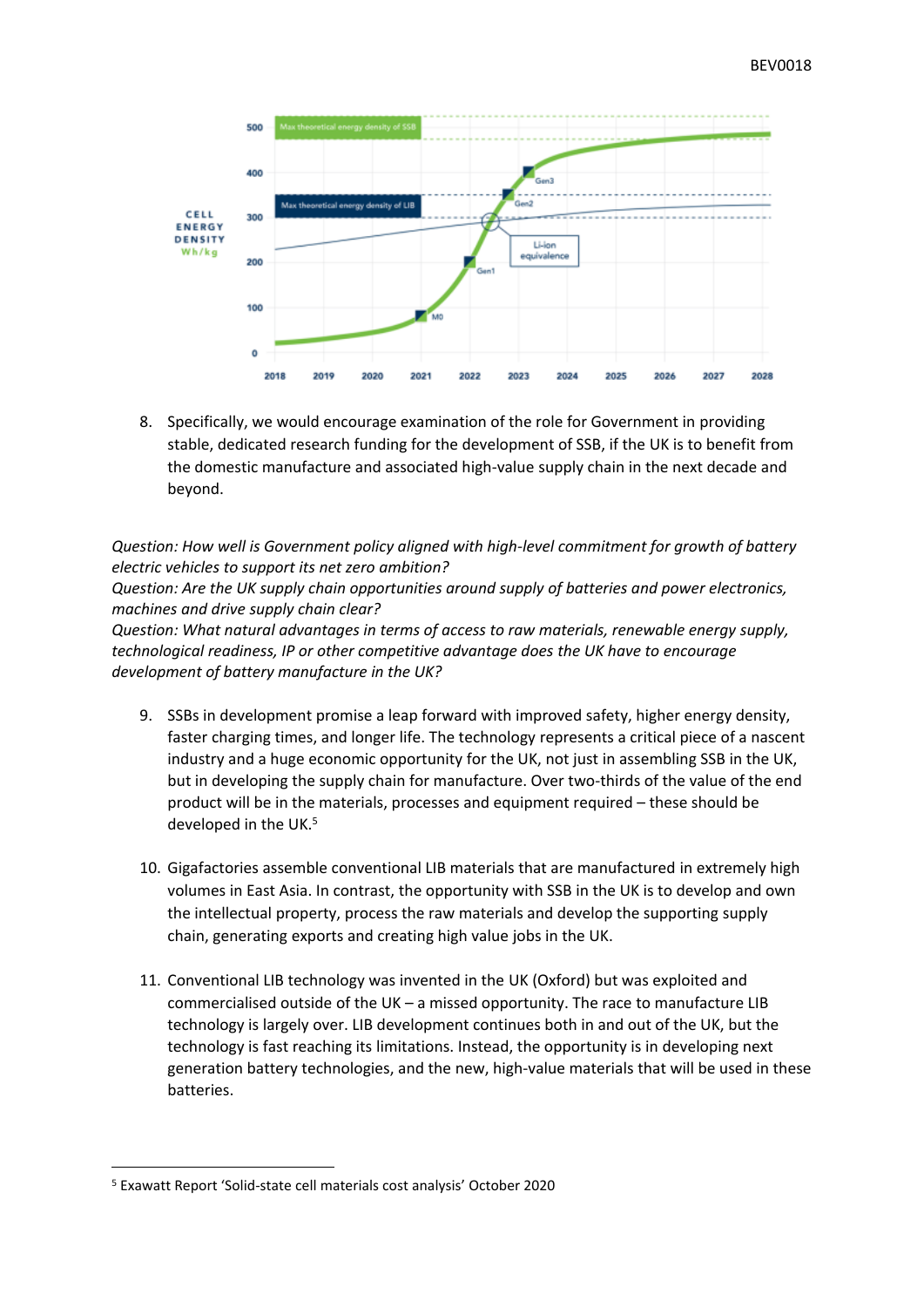*12.* UK gigafactories will licence a number of SSB technologies but unless the infrastructure in terms of materials, processes, equipment, training and skills is put in place, then UK will be importing cells for assembly only and may have to look overseas for expertise and trained employees. Britishvolt has suggested that a gigafactory delivering 10GWh will create 1,500 jobs at cell assembly level. A manufacturing assembly house, receiving cells from overseas, could expect to see a 20% value add for the UK. However, with the UK as a battery components exporter there is scope to deliver 3x the number of skilled jobs through development of a UK materials supply chain, plus a typical UK value add of >50%.

## *Question: What action is needed to support investment and establishment of UK gigafactories?*

- 13. **Importance of adaptive capabilities** For the development of healthy domestic supply chain for EV manufacture it is essential that gigafactories are developed with an element of flexibility and can adapt to next generation technology. The required areas for gigafactory adaptation should be identified through collaboration with developers such as Ilika. The development of supply chains will go hand-in-hand alongside the development of the technology and gigafactory provision.
- 14. To identify adaptation requirements, Ilika has recently finished a joint FBC funded programme with AMTE Power, a developer and manufacturer of lithium-ion battery cells for specialist markets, providing a gap analysis of similarities and potential differences between LIB and SSB. The report identified many similarities in process, but also a number of significant changes which would be required to enable gigafactories to switch over to SSB. Understanding these changes in process at any early opportunity will give essential development time for new equipment design, up-skilling of labour and process and materials development.

*Question: The Government has announced £1 billion of funding to support the electrification of UK vehicles and their supply chains. Is this figure sufficient? How should it be split between supply chains and gigafactories?*

*Question: The £1 billion Net Zero Innovation Portfolio will focus on research into low carbon technologies. What proportion of this funding should be directed towards battery electric vehicle research? What areas should ARIA target in distributing funding for high-risk, high-reward research into battery electric vehicles?*

- *15.* **UK behind in allocation of dedicated funding for SSB** The United Kingdom is at risk of being left behind in SSB commercialisation, with other countries already recognised the importance of making dedicated funding for SSB. To quote BloombergNEF *"Both the Japanese and German government have funded solid-state battery commercialization projects. More support is likely, as Europe and Japan are actively supporting their domestic battery industries. In the U.S., solid-state start-ups might also attract more government funding under Biden's ambitious electrification plans"* and Chinese companies have prioritised SSB.<sup>6</sup>
- 16. **Limited, under pressure funding risks loss of momentum in SSB development –** The FBC has completed good work since being established, but now faces losing momentum as funding comes under pressure. Battery research and development is at a critical juncture in the UK – although significant progress has been made, a failure to put in place secure,

<sup>6</sup> "A Route For Solid-State Battery Adoption: Europe and U.S.", Bloomberg NEF, April 14 2021